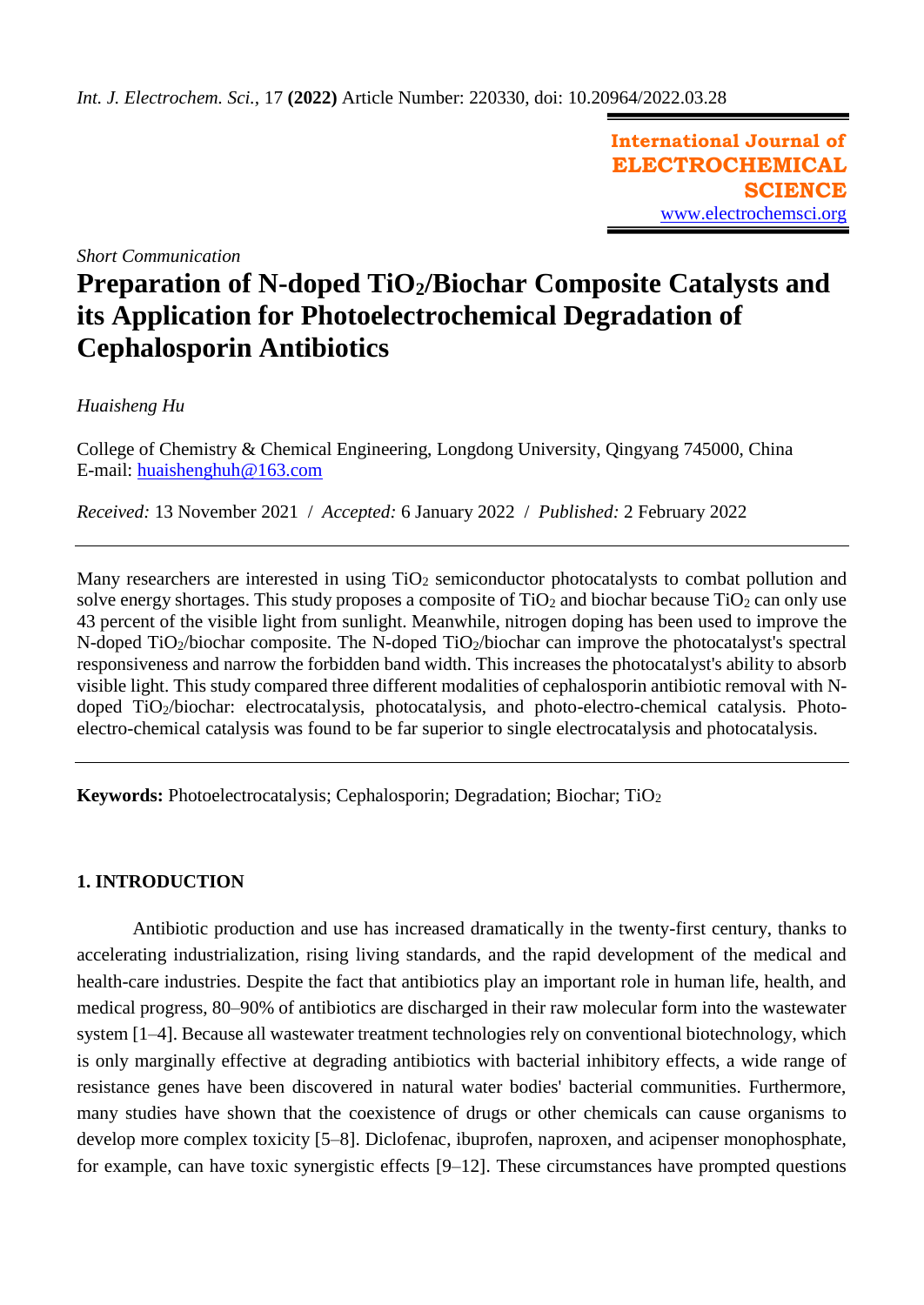about the effectiveness of antibiotic removal from the environment and the safety of drinking water, reclaimed water, recycled water, and aquatic ecosystems.

Antibiotics are not effectively removed by conventional wastewater treatments. Antibiotics' long-term presence and transport in the environment pose a risk to aquatic organisms and human life. Antibiotics are also morphologically stable in nature and react with other organic matter in wastewater to produce and transform more complex by-products [13–17]. To avoid surface water contamination and the production of more toxic by-products, antibiotics must be treated before being released into natural water bodies. Cephalosporin antibiotics are the most widely used human and veterinary antibiotics in most countries, accounting for roughly 50–70% of total human antibiotic use. In conventional physical and biological treatment processes, the removal of cephalosporin antibiotics is insufficient [18–21]. Secondary pollution may occur because the traditional adsorption and membrane treatment process for antibiotics is only a simple transfer and cannot be completely degraded or even mineralized. Fenton oxidation technology and sulfate radical oxidation technology are two new advanced oxidation technologies that have only recently begun to be developed and show promising oxidation capabilities [22]. Adding catalytic agents like  $H_2O_2$ ,  $Fe^{2+}$ , and  $S_2O_8^{2-}$ , on the other hand, increased the difficulty and cost of subsequent treatment.

In recent years, electrocatalytic oxidation technology has gotten a lot of attention and has seen rapid development in the scientific community. Electrocatalytic oxidation technology can rapidly oxidize organic matter into low or non-toxic products, and even completely mineralize difficult-todegrade organic matter, thanks to its advantages of simple equipment, strong oxidation, large treatment capacity, safety and reliability, and no need for additives [23–26]. Catalytic oxidation is a highly manipulable technology that can easily be combined with other water treatment methods. The electrochemical system's modular design and small footprint also make it ideal for decentralized wastewater treatment [27]. Semiconductor photocatalysis, a type of advanced oxidation method, is a popular research topic in wastewater treatment, with obvious benefits for difficult-to-degrade organic waste. Photocatalysis is a photocatalytic technique in which photogenerated electrons are moved to an external circuit by an applied voltage, speeding up the separation of electrons and holes [28–30]. Photocatalysis technology has gotten a lot of attention and research in recent years because of its ability to generate hydrogen and reduce hydrocarbon dyes while degrading organic pollutants using solar energy.

Because of its advantages of high catalytic efficiency, environmental friendliness, and good stability,  $TiO<sub>2</sub>$  has attracted a lot of attention as one of the most widely and intensively researched systems in the field of photocatalysis so far [31,32]. However, acute anatase TiO<sub>2</sub> can only absorb  $4\%$ of ultraviolet light from sunlight and cannot absorb 43% of visible light, limiting its potential for practical applications. Many efforts have been made by researchers to broaden the response to visible light, including doping of metallic and non-metallic elements, as well as mixed metal doping [33]. Despite their good response to visible light, the disadvantages of easy recombination of photogenerated electronhole pairs, poor stability, and the high cost of metals prevent them from being widely used in practice [34].

Under anaerobic or anoxic conditions [35,36], biochar is a carbon material produced by the hightemperature pyrolysis of agricultural and forestry waste such as rice husks, straw, bagasse, and other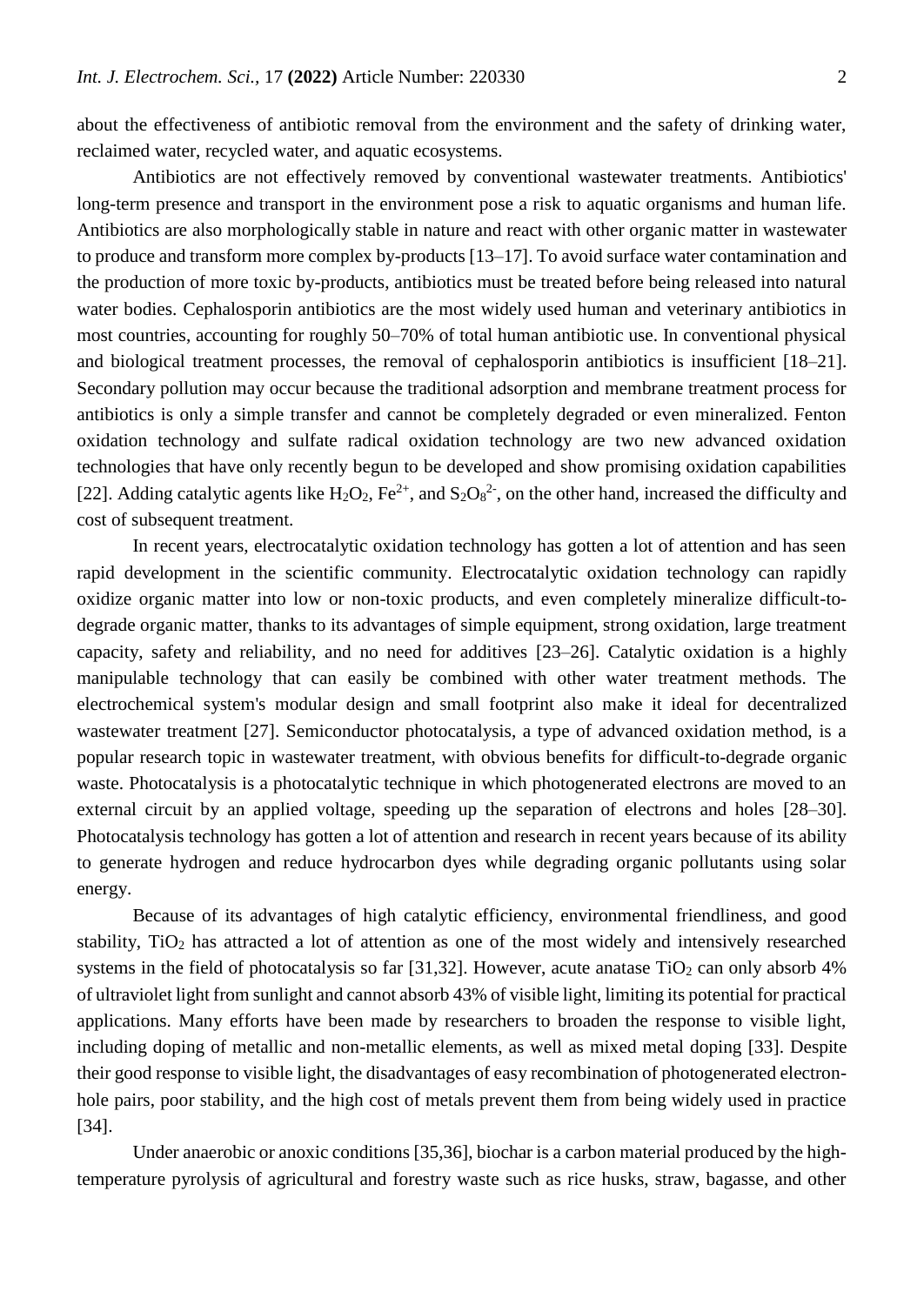environmental organisms. Biochar has attracted more attention because of its rich variety of functional groups on the surface, its developed pore structure, good chemical stability, and its large surface area [37]. Currently, there are many reports on the composite of carbon nanotubes, graphene, and activated carbon with TiO<sub>2</sub> semiconductor materials to enhance photocatalytic activity. However, these materials are not easy to prepare, the conditions are strict, the cost is relatively high, and mass production is not practical. Biochar is suitable for forming composites with  $TiO<sub>2</sub>$  because of its simple preparation method, low preparation cost, and good electron migration ability. Therefore, biochar compounded with TiO<sub>2</sub> and modified with nitrogen doping is of high research value as a possible photoelectrochemical catalytic material to improve the efficacy of wastewater treatment.

## **2. EXPERIMENTAL**

## *2.1 Preparation of biochar, biochar/TiO<sup>2</sup> composite and N doped biochar/TiO<sup>2</sup> composite*

Wheat straw was used as the starting material for making biochar. Wheat straw was washed and dried after being washed with water to remove dust and soil. Crush wheat straw with a pulverizer and pass it through a 100 mesh sieve. The above-prepared wheat straw powder was weighed and placed in a crucible, which was then sealed with high purity nitrogen and reacted for 2 h at a specific calcination temperature (heating rate of 5°C/min) in a box-type muffle furnace, yielding biochar (denoted as BC).

In a conical flask, drop 10 mL of butyl titanate into 30 mL of anhydrous ethanol and stir until the solution is well mixed. Solution A should be labeled. In the prepared pear-shaped funnel, combine 10 mL anhydrous ethanol, 1 mL water, and 1 mL acetic acid. Solution B has been labeled. Add solution B to solution A drop by drop, stir for 30 minutes to get a white solute, and store in the dark for 24 h. To the conical flask, add 0.01 g of BC and various amounts of solute, and stir for 30 minutes. In a conical flask, combine 0.01g BC and various amounts of sol, stir for 30 minutes, add a small amount of water to further hydrolyze the sol, and finally add biochar to make the entire sol lose its fluidity. The conical flask was placed in an oven at 80°C for several hours and finally turned into a black solid mass. The black solid was ground into powder and heated in a muffle furnace for 2 h at 500°C under nitrogen protection. Biochar/TiO<sub>2</sub> composite (abbreviated  $BC/TiO<sub>2</sub>$ ) was created. In order to make the N-doped biochar/ $TiO<sub>2</sub>$  composite, a small amount of urea was added to the B solution preparation.

Hot pressing was used to make the electrode. Ultrasonic treatment for 30 minutes after weighing 0.5 g of the above powder into a 100 mL beaker, adding a certain amount of ethanol, and 0.l mL of PTFE solution. In the oven, the solvent evaporated and formed a gel. Under 20 MPa pressure, the electrode was pressed into a stable sheet electrode, washed with water, and dried in an oven at 80°C for 2 hours.

## *2.2 Photoelectrochemical catalytic degradation of cephalosporin antibiotics*

Weigh 200 mg of cephalosporin antibiotic dissolved in water and fix the volume to 1000 mL with a volumetric flask. The cephalosporin solution, which had been prepared in 200 mL, was diluted to the desired concentration gradient. A magnetic stirrer was used to stir 150 mL of cephalosporin solution, and sodium sulfate solid was added as a supporting electrolyte. All reactions were carried out in a glass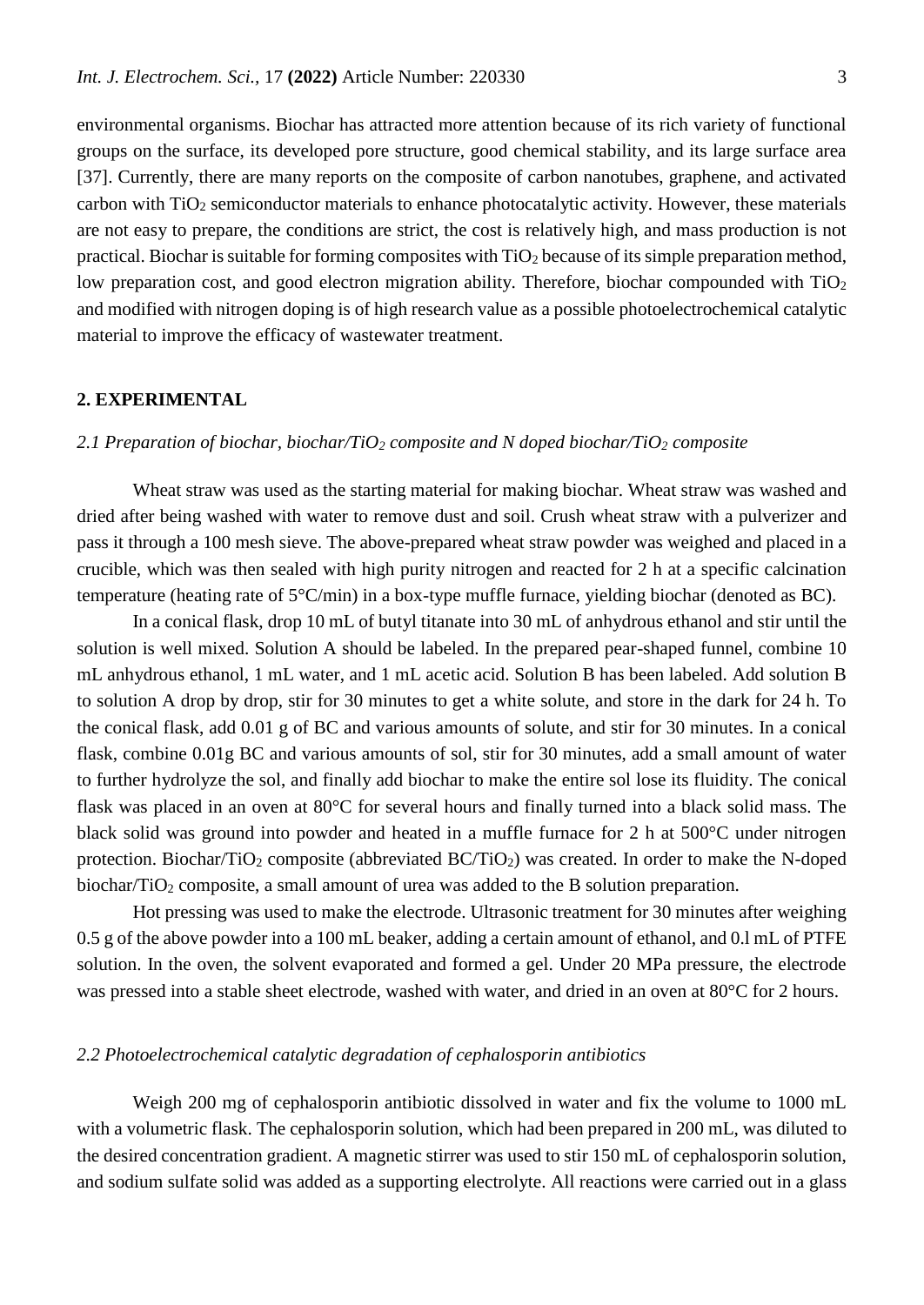apparatus with a photocatalytic light source of a xenon lamp (150 W). Working electrodes were made from hot pressed electrodes, and the cathode was made from titanium sheet. The distance between the two electrodes was kept to a minimum of two centimeters. Before the reaction, the solution was stirred in the dark to achieve the adsorption-desorption equilibrium. The light source was then turned on to carry out the corresponding catalytic reactions, and the applied voltage was controlled by the applied power supply. The catalytic reactions were carried out under electrocatalysis, photocatalysis, and photoelectrocatalysis conditions, respectively.

#### **3. RESULTS AND DISCUSSION**

The XRD spectra of BC, pure  $TiO<sub>2</sub>$ , BC/TiO<sub>2</sub>, and N-doped TiO<sub>2</sub>/biochar are shown in Figure 1. BC has diffraction peaks at  $2=26.6^{\circ}$  and  $2=45^{\circ}$ , which correspond to the carbon structure (002) and (100) planes, respectively (JCPDS 01-0640). Pure  $TiO<sub>2</sub>$  has diffraction peaks at 25.3 degrees (101), 38.1 degrees (004), 48.2 degrees (200), 54.1 degrees (105), 54.9 degrees (211), 62.8 degrees (204), and 69.3 degrees (220), indicating that  $TiO<sub>2</sub>$ -500 is an anatase crystal type (JCPDS 21-1272). The carbon structure (002) and (100) facets (JCPDS 01-0640) correspond to the diffraction peaks of BC at  $2=26.6^{\circ}$  and  $2=45^{\circ}$ [38]. The diffraction peaks of  $BC/TiO<sub>2</sub>$  composites are nearly identical to those of pure TiO<sub>2</sub>, demonstrating that the addition of BC has no effect on TiO2's crystalline form. The crystallographic planes (101), (004), (200), (105), (211), (204), and (220) of the anatase type of  $TiO<sub>2</sub>$  correspond to the diffraction peaks of N-doped TiO<sub>2</sub>/biochar at  $2=25.3^\circ$ ,  $38.1^\circ$ ,  $48.2^\circ$ ,  $54.1^\circ$ ,  $54.9^\circ$ ,  $62.8^\circ$ , and  $69.3^\circ$ , indicating that nitrogen doping does not change the crystallographic shape of  $TiO<sub>2</sub>$  [39]. The intensity of the composite's diffraction peak (101) is weakened, and the (302) crystal plane of  $TiO<sub>0.34</sub>N<sub>0.74</sub>$  appears at  $2=32.2^{\circ}$  for N-doped TiO<sub>2</sub>/biochar (JCPDS 44-0951), indicating that nitrogen doping enters the TiO<sub>2</sub> lattice and forms the N-Ti-O structure, which replaces the original O-Ti-O structure [40]. Due to the small amount of nitrogen that enters the  $TiO<sub>2</sub>$  lattice, the diffraction peak is very weak. UV-vis diffuse reflectance spectroscopy was used to determine the optical properties of the samples, and the UV-vis spectra of various samples are shown in Figure 2. Pure  $TiO<sub>2</sub>$  is insensitive to visible light and does not absorb visible light, as can be seen. The  $BC/TiO<sub>2</sub>$  composite has absorption in the visible region with a red-shifted band gap edge after compounding with BC, indicating that compounding BC with  $TiO<sub>2</sub>$  can improve  $TiO<sub>2</sub>$  absorption in the visible region [41]. The BC has a high capacity for electron migration, which aids in the separation of photogenerated electrons and holes. This increases light absorption and improves the efficiency of visible light utilization [41].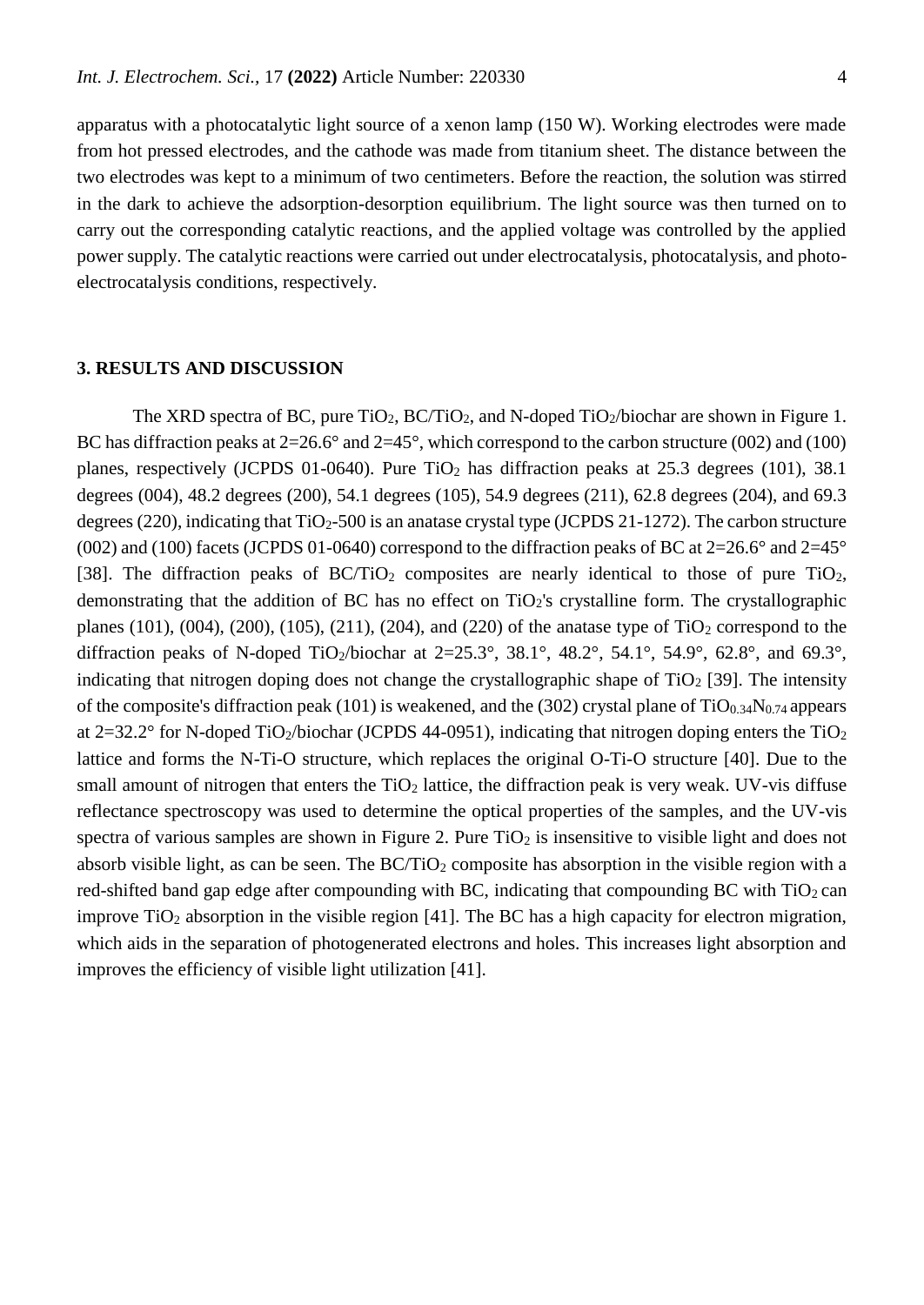

Figure 1. XRD patterns of BC, TiO<sub>2</sub>, BC/TiO<sub>2</sub> and N-doped TiO<sub>2</sub>/biochar powder.

As a result, the composites' spectral responsiveness has been improved to some extent. The presence of photosensitive functional groups on the BC surface, on the other hand, improves the photocatalytic activity of the composites by increasing light absorption. N-doped TiO2/biochar absorption in the UV and visible regions was improved even more.



**Figure 2.** UV-vis spectra of TiO<sub>2</sub>, BC/TiO<sub>2</sub> and N-doped TiO<sub>2</sub>/biochar powder.

When too much nitrogen is doped into the  $TiO<sub>2</sub>$  lattice, it causes the formation of a complex center of photogenerated electrons and holes, which accelerates their complexation rate and makes it impossible to fully utilize the absorbed photon energy at low frequencies, lowering photocatalytic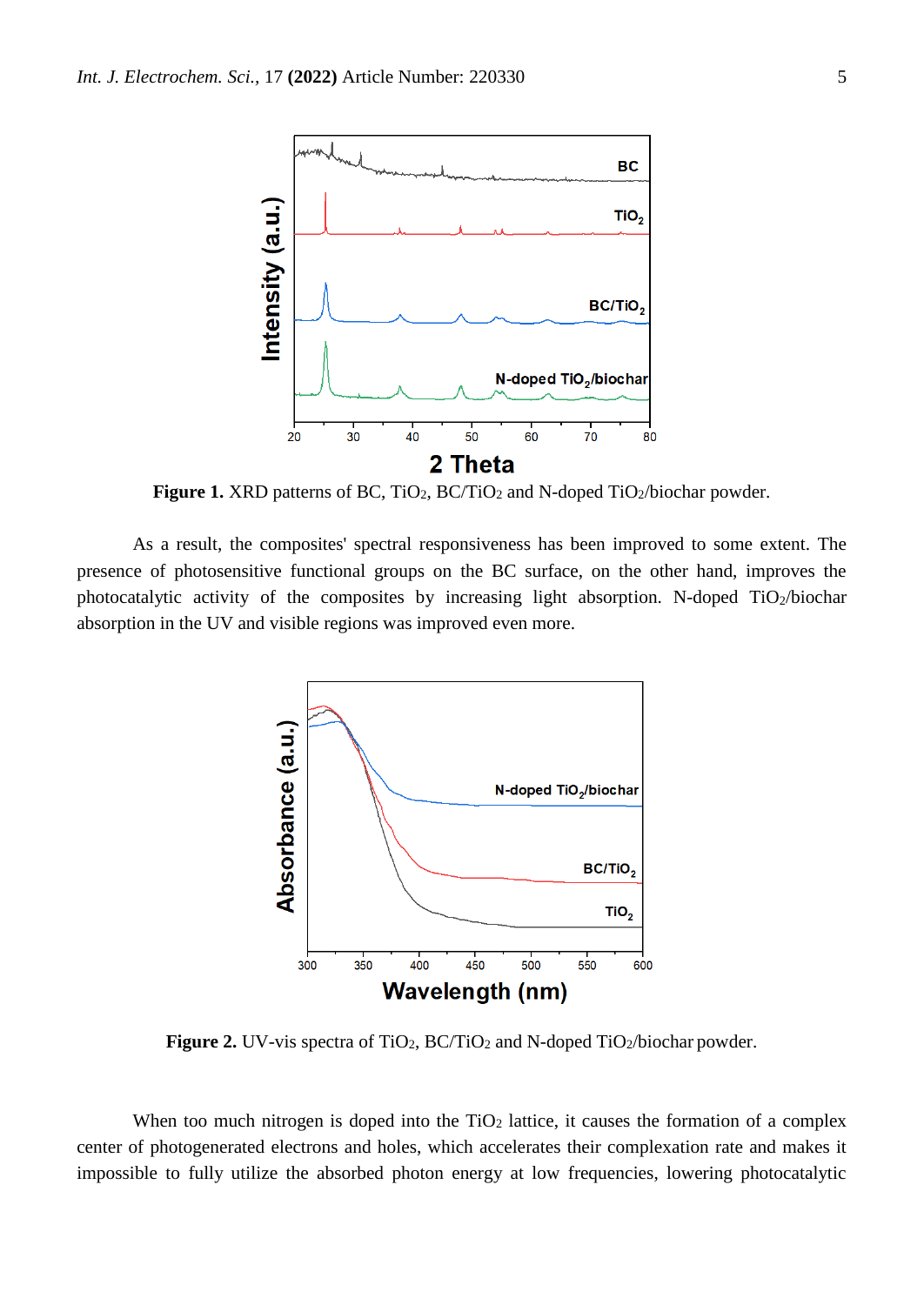efficiency [42]. The absorption band edge in the visible region of the N-doped TiO<sub>2</sub>/biochar is significantly redshifted, indicating that nitrogen doping narrows the composites' forbidden band width. This increases the use of visible light and broadens the photoresponse range. Simultaneously, the composite can excite more photogenerated carriers per unit time, improving the composite's photocatalytic performance. The ability of nitrogen doping to form heteroenergy levels in the band gap of TiO<sub>2</sub> and the hybridization of N<sub>2p</sub> with O<sub>2p</sub> to generate new energy levels can be attributed to the composites' lower band gap energy [43]. SEM images of  $BC/TiO<sub>2</sub>$  and N-doped TiO<sub>2</sub>/biochar are shown in Figure 3. BC/TiO<sub>2</sub> and N-doped TiO<sub>2</sub>/biochar have nearly identical morphologies.



**Figure 3.** SEM images of (A) BC/TiO<sub>2</sub> and (B) N-doped TiO<sub>2</sub>/biochar powder.

The electron leap between the band gaps of  $TiO<sub>2</sub>$  semiconductor materials is subject to relaxation and complexation phenomena, so  $TiO<sub>2</sub>$  can only absorb a portion of the photons to generate photocurrents. As a result, I-V curves can be used to investigate different samples' photochemical properties (Figure 4A). The photocurrent densities of  $BC/TiO<sub>2</sub>$  and N-doped TiO<sub>2</sub>/biochar were larger than  $TiO<sub>2</sub>$  at various voltages, as shown in the figure [44]. This suggests that the BC composite is important for increasing photoelectric conversion efficiency. Impedance spectroscopy was used to look into the samples' photoelectrochemical properties further (Figure 4B). In both light and dark states, the impedance profiles of TiO<sub>2</sub>, BC/TiO<sub>2</sub>, and N-doped TiO<sub>2</sub>/biochar are shown. Under Xe lamp illumination, the arc radii of  $TiO<sub>2</sub>$ ,  $BC/TiO<sub>2</sub>$ , and N-doped  $TiO<sub>2</sub>/biochar$  impedances were all significantly reduced compared to the dark state [45]. This means that when the sample surface was exposed to light, a large number of photogenerated carriers were generated, and the reaction between the electrode and the interface was accelerated, resulting in increased current and lower impedance. The separation efficiency of photogenerated electron-hole pairs was discovered to be related to the arc radius on the impedance diagram. Under light illumination, the arc radius of N-doped  $TiO<sub>2</sub>/biochar$  is smaller than that of  $BC/TiO<sub>2</sub>$ , indicating that N-doped TiO<sub>2</sub>/biochar has better electron-hole pair separation than BC/TiO<sub>2</sub>, which improves photocatalytic and photoelectrochemical performance [46].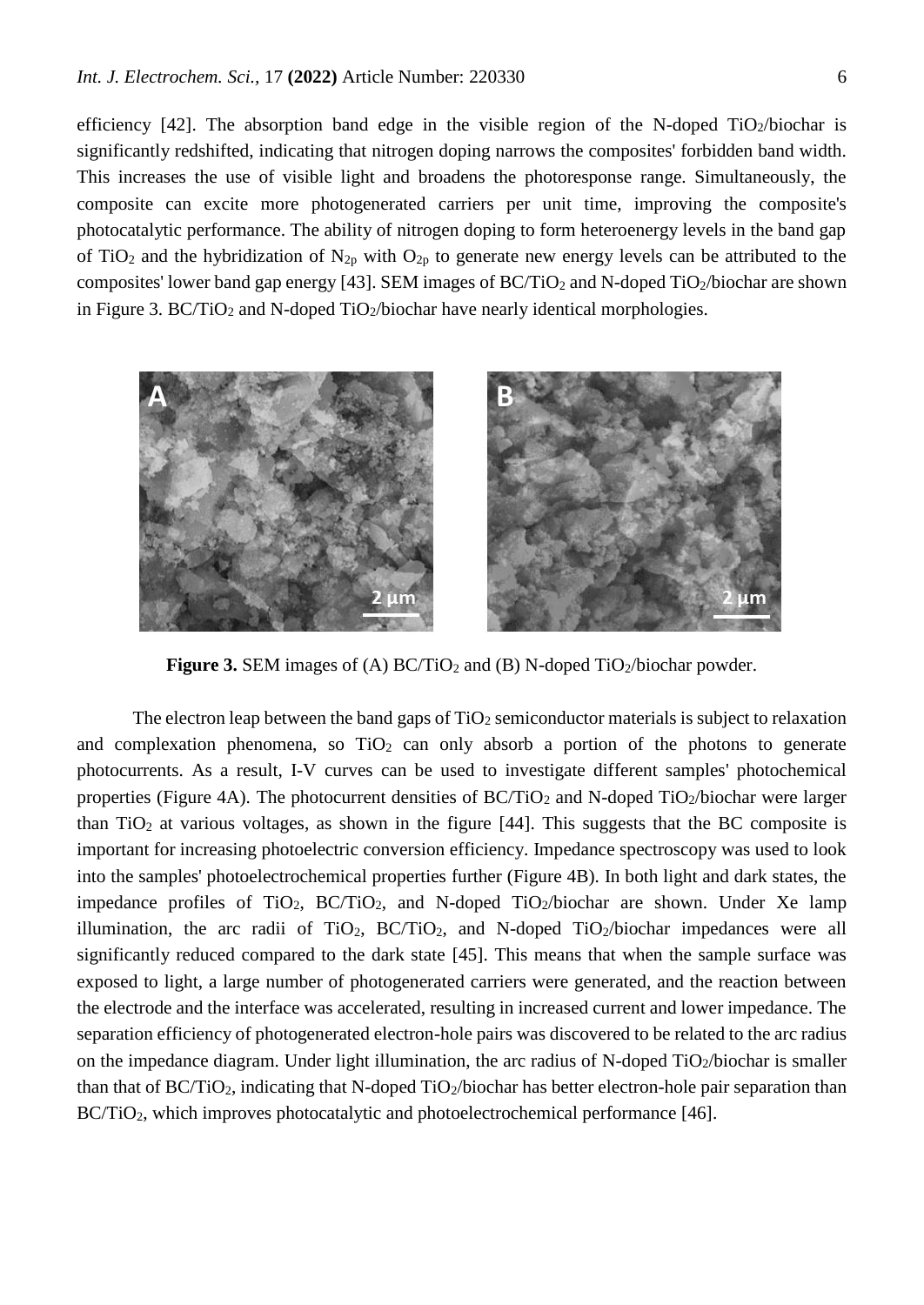

**Figure 4.** (A) I-V curves and (B) EIS Nyquist plots of  $TiO_2$ ,  $BC/TiO_2$  and N-doped  $TiO_2/biochar$ . Electrolyte: 1 M NaOH; Scan rate (I-V): 10 mV/s; Scan rate: 5 mV/s (EIS).

At a voltage of 0 V, Figure 5 provides a plot of the relationship between time and photocurrent density. As can be seen in the diagram, the sample's current density in the dark condition is near to 0. At the time of illumination, a spike was formed, and the first current was mostly generated by the separation of electron-hole pairs at the sample-electrolyte contact surface [45]. After the spike, the current intensity drops but stabilizes, indicating that some electron-hole pairs have compounded. When the light source is switched off again, the current tends to zero once more. The current density recovers to its previous size when the light is illuminated again, indicating that the prepared sample has strong cycle reversibility.



Figure 5. Comparison of transient photocurrent response of BC/TiO<sub>2</sub> and N-doped TiO<sub>2</sub>/biochar. Electrolyte: 1 M NaOH.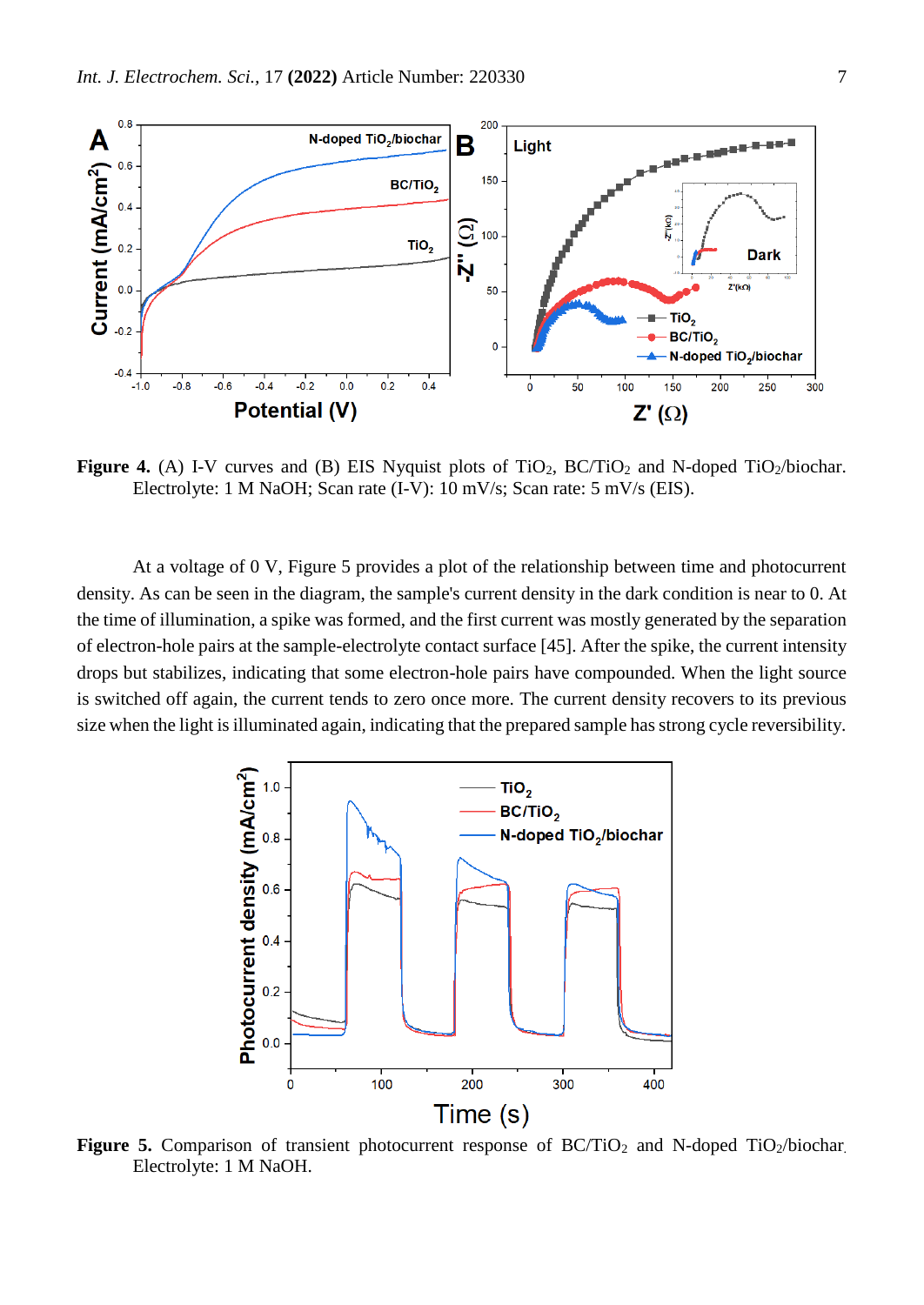To examine the photo-electro-chemical performance of N-doped TiO2/biochar, we first looked at the effects of simple photolysis (without photocatalyst), photocatalysis (UV-visible light), electrocatalysis, and photo-electro-chemical on the elimination of cephalosporin antibiotics (see Figure 6). Under UV-visible light conditions, the removal rates of cephalosporin antibiotics by N-doped TiO2/biochar after 2 h reaction were 3.5% for photolysis, 20.4% for electrocatalysis, 31.5% for photocatalysis and 91.7% for photo-electro-chemical. It is clear that photo-electro-chemical has a synergistic impact, and the breakdown efficiency of cephalosporin antibiotics is clearly superior to electrocatalysis and photocatalysis alone. A straight line can be obtained by curving ln(C0/C) against time t. Its slope is the apparent rate constant of the photocatalytic reaction. The apparent rate constant k values of the respective reactions are shown in Table 1.



**Figure 6.** The variation of cephalosporin antibiotics removal vs. time at the N-doped  $\text{TiO}_2/\text{biochar}$  using four different photoctalysts.

**Table 1.** Values of the apparent rate constant of different condition of cephalosporin antibiotics removal at the N-doped TiO2/biochar.

| <b>Reaction condition</b> | $K \text{ (min} \cdot 1)$ | $\mathbf{R}^2$ |
|---------------------------|---------------------------|----------------|
| <b>Photolysis</b>         | 0.00020                   | 0.957          |
| Electrocatalysis          | 0.00179                   | 0.981          |
| Photocatalysis            | 0.00305                   | 0.988          |
| Photoelectrocatalysis     | .02144                    | ) ዓ63          |

The catalyst's lifetime and consistency of efficiency are other crucial performance parameters that determine its worth in industrial applications. The N-doped  $TiO<sub>2</sub>/biochar$  electrode was tested for stability and reusability. Figure 7 shows that the performance of N-doped TiO<sub>2</sub>/biochar only degrades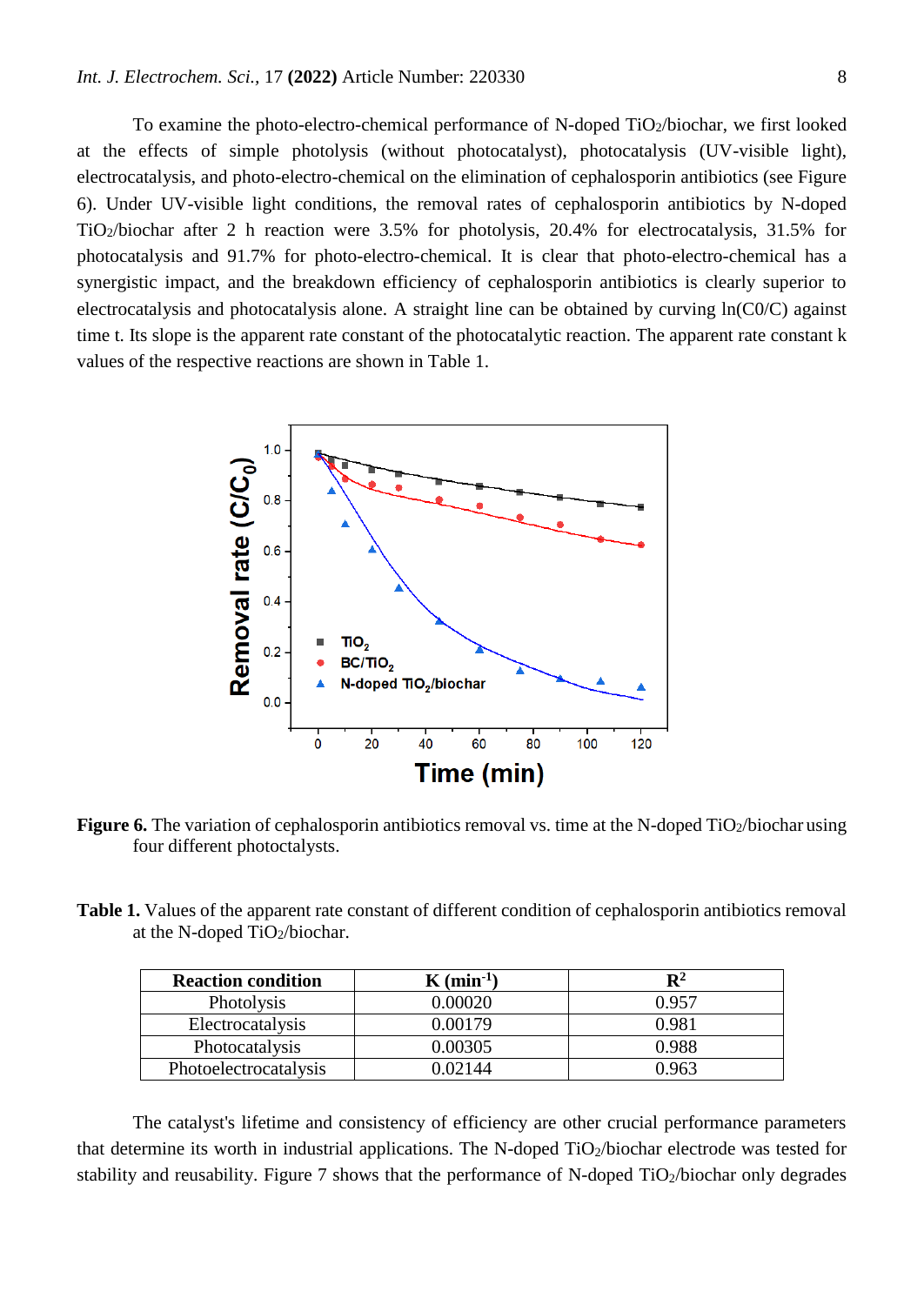slightly after four cycles, indicating that the catalyst's stability and reusability can essentially meet the criteria of continuous operation in industry. Contamination during operation by organic debris or intermediates that adsorb to the catalyst surface and cannot be removed may be the cause of continual degradation of this electrode material.



Figure 7. Stability test of N-doped TiO<sub>2</sub>/biochar for cephalosporin antibiotics removal for four cycles.

## **4. CONCLUSION**

The sol-gel process was used to make N-doped  $BC/TiO<sub>2</sub>$  composites. XRD, UV-vis diffuse reflection, and SEM were used to characterize the composite. Nitrogen doping can significantly improve the specific surface area of composites, allowing for easier organic molecule adsorption. The right amount of N doping allows the electrons in  $TiO<sub>2</sub>$  to jump right into the conduction band, and the electron and hole pairs aren't easily compounded, resulting in greater visible photocatalytic performance. This boosts the photocatalyst's absorption of visible light and the utilization of solar energy. The elimination of cephalosporin antibiotics using N-doped  $TiO<sub>2</sub>/biochar$  was compared using three different modalities of electrocatalysis, photocatalysis, and photo-electro-chemical catalysis. Photo-electro-chemical catalysis was found to be far superior to single electrocatalysis and photocatalysis.

## **References**

- 1. X. Zhang, H. Zhao, J. Du, Y. Qu, C. Shen, F. Tan, J. Chen and X. Quan, *Environ. Sci. Pollut. Res.*, 24 (2017) 16478.
- 2. Z. Xu, X. Song, Y. Li, G. Li and W. Luo, *Sci. Total Environ.*, 684 (2019) 23.
- 3. H. Wen, H. Zhu, B. Yan, Y. Xu and B. Shutes, *Chemosphere*, 250 (2020) 126252.
- 4. H. Karimi-Maleh, Y. Orooji, F. Karimi, M. Alizadeh, M. Baghayeri, J. Rouhi, S. Tajik, H. Beitollahi, S. Agarwal and V.K. Gupta, *Biosens. Bioelectron.* (2021) 113252.
- 5. W. Wang, W. Zhang, H. Liang and D. Gao, *Front. Environ. Sci. Eng.*, 13 (2019) 34.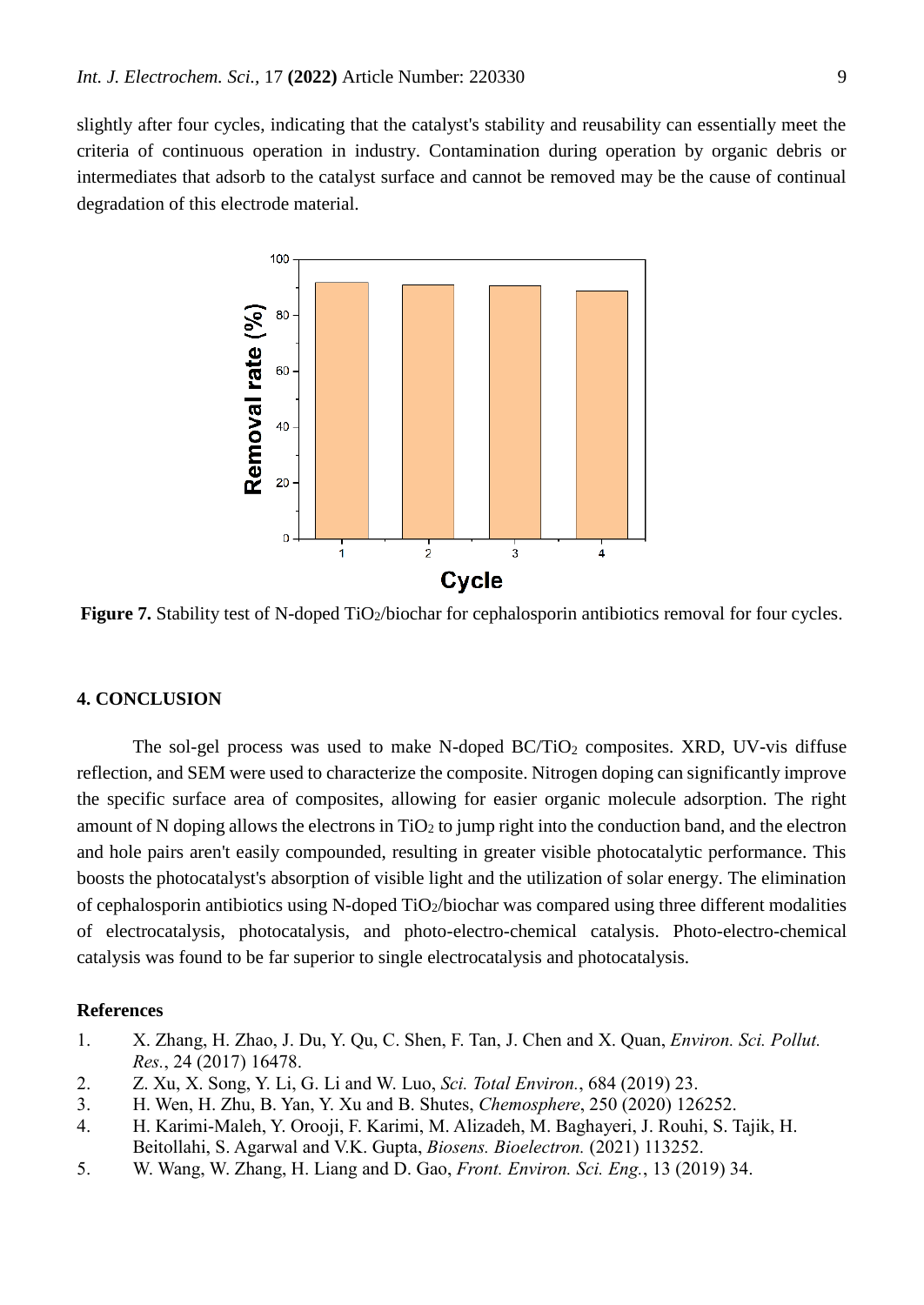- 6. J. Wang, L. Chu, L. Wojnárovits and E. Takács, *Sci. Total Environ.* (2020) 140997.
- 7. J.S. Wallace, E. Garner, A. Pruden and D.S. Aga, *Environ. Pollut.*, 236 (2018) 764.
- 8. H. Karimi-Maleh, A. Khataee, F. Karimi, M. Baghayeri, L. Fu, J. Rouhi, C. Karaman, O. Karaman and R. Boukherroub, *Chemosphere* (2021) 132928.
- 9. M.A. Skow, I. Vik and S. Høye, *Infect. Dis.*, 52 (2020) 405.
- 10. J. Zhou, Y. Zheng, J. Zhang, H. Karimi-Maleh, Y. Xu, Q. Zhou, L. Fu and W. Wu, *Anal. Lett.*, 53 (2020) 2517–2528.
- 11. L. Fu, J. Zhu and H. Karimi-Maleh, *Biosensors*, 11 (2021), 325.
- 12. H. Karimi-Maleh, F. Karimi, L. Fu, A.L. Sanati, M. Alizadeh, C. Karaman and Y. Orooji, *J. Hazard. Mater.*, 423 (2022) 127058.
- 13. J.N. Russell and C.K. Yost, *Chemosphere*, 263 (2021) 128177.
- 14. A.S. Oberoi, Y. Jia, H. Zhang, S.K. Khanal and H. Lu, *Environ. Sci. Technol.*, 53 (2019) 7234.
- 15. S. Yan, Y. Yue, L. Zeng, L. Su, M. Hao, W. Zhang and X. Wang, *Front. Chem.*, 9 (2021) 220.
- 16. H. Karimi-Maleh, A. Ayati, R. Davoodi, B. Tanhaei, F. Karimi, S. Malekmohammadi, Y. Orooji, L. Fu and M. Sillanpää, *J. Clean. Prod.*, 291 (2021) 125880.
- 17. J. Ying, Y. Zheng, H. Zhang and L. Fu, *Rev. Mex. Ing. Quím.*, 19 (2020) 585.
- 18. M. Zhang, B. Pan, Y. Wang, X. Du, L. Fu, Y. Zheng, F. Chen, W. Wu, Q. Zhou and S. Ding, *ChemistrySelect*, 5 (2020) 5035.
- 19. L. Fu, K. Xie, Y. Zheng, L. Zhang and W. Su, *Electronics*, 7 (2018) 15.
- 20. J. Liu, T. Yang, J. Xu and Y. Sun, *Front. Chem.*, 9 (2021) 488.
- 21. M. Magureanu, F. Bilea, C. Bradu and D. Hong, *J. Hazard. Mater.* (2021) 125481.
- 22. H. Karimi-Maleh, M. Alizadeh, Y. Orooji, F. Karimi, M. Baghayeri, J. Rouhi, S. Tajik, H. Beitollahi, S. Agarwal, V.K. Gupta, S. Rajendran, S. Rostamnia, L. Fu, F. Saberi-Movahed and S. Malekmohammadi, *Ind. Eng. Chem. Res.*, 60 (2021) 816.
- 23. R. Duan, X. Fang and D. Wang, *Front. Chem.*, 9 (2021) 361.
- 24. L. Fu, Q. Wang, M. Zhang, Y. Zheng, M. Wu, Z. Lan, J. Pu, H. Zhang, F. Chen and W. Su, *Front. Chem.*, 8 (2020) 92.
- 25. M. Lopez-Carrizales, K.I. Velasco, C. Castillo, A. Flores, M. Magaña, G.A. Martinez-Castanon and F. Martinez-Gutierrez, *Antibiotics*, 7 (2018) 50.
- 26. A. Holubová, L. Chlupáčová, L. Cetlová, N.A. Cremers and A. Pokorná, *Antibiotics*, 10 (2021) 918.
- 27. D. Cheng, H.H. Ngo, W. Guo, S.W. Chang, D.D. Nguyen, Y. Liu, X. Shan, L.D. Nghiem and L.N. Nguyen, *Bioresour. Technol.*, 300 (2020) 122707.
- 28. C. Burrello, F. Garavaglia, F.M. Cribiù, G. Ercoli, S. Bosari, F. Caprioli and F. Facciotti, *Front. Med.*, 5 (2018) 21.
- 29. E. Bloem, A. Albihn, J. Elving, L. Hermann, L. Lehmann, M. Sarvi, T. Schaaf, J. Schick, E. Turtola and K. Ylivainio, *Sci. Total Environ.*, 607 (2017) 225.
- 30. R. Yang, B. Fan, S. Wang, L. Li, Y. Li, S. Li, Y. Zheng, L. Fu and C.T. Lin, *Micromachines*, 11 (2020) 967.
- 31. S. Moles, R. Mosteo, J. Gómez, J. Szpunar, S. Gozzo, J.R. Castillo and M.P. Ormad, *Water*, 12 (2020) 1453.
- 32. P. Karaolia, I. Michael-Kordatou, E. Hapeshi, C. Drosou, Y. Bertakis, D. Christofilos, G.S. Armatas, L. Sygellou, T. Schwartz and N.P. Xekoukoulotakis, *Appl. Catal. B Environ.*, 224 (2018) 810.
- 33. T.C.M.V. Do, D.Q. Nguyen, K.T. Nguyen and P.H. Le, *Materials*, 12 (2019) 2434.
- 34. S. Babić, L. Ćurković, D. Ljubas and M. Čizmić, *Curr. Opin. Green Sustain. Chem.*, 6 (2017) 34.
- 35. R. Tian, C. Li, S. Xie, F. You, Z. Cao, Z. Xu, G. Yu and Y. Wang, *J. Soils Sediments*, 19 (2019) 2891.
- 36. C. Li, X. Zhu, H. He, Y. Fang, H. Dong, J. Lü, J. Li and Y. Li, *J. Mol. Liq.*, 274 (2019) 353–